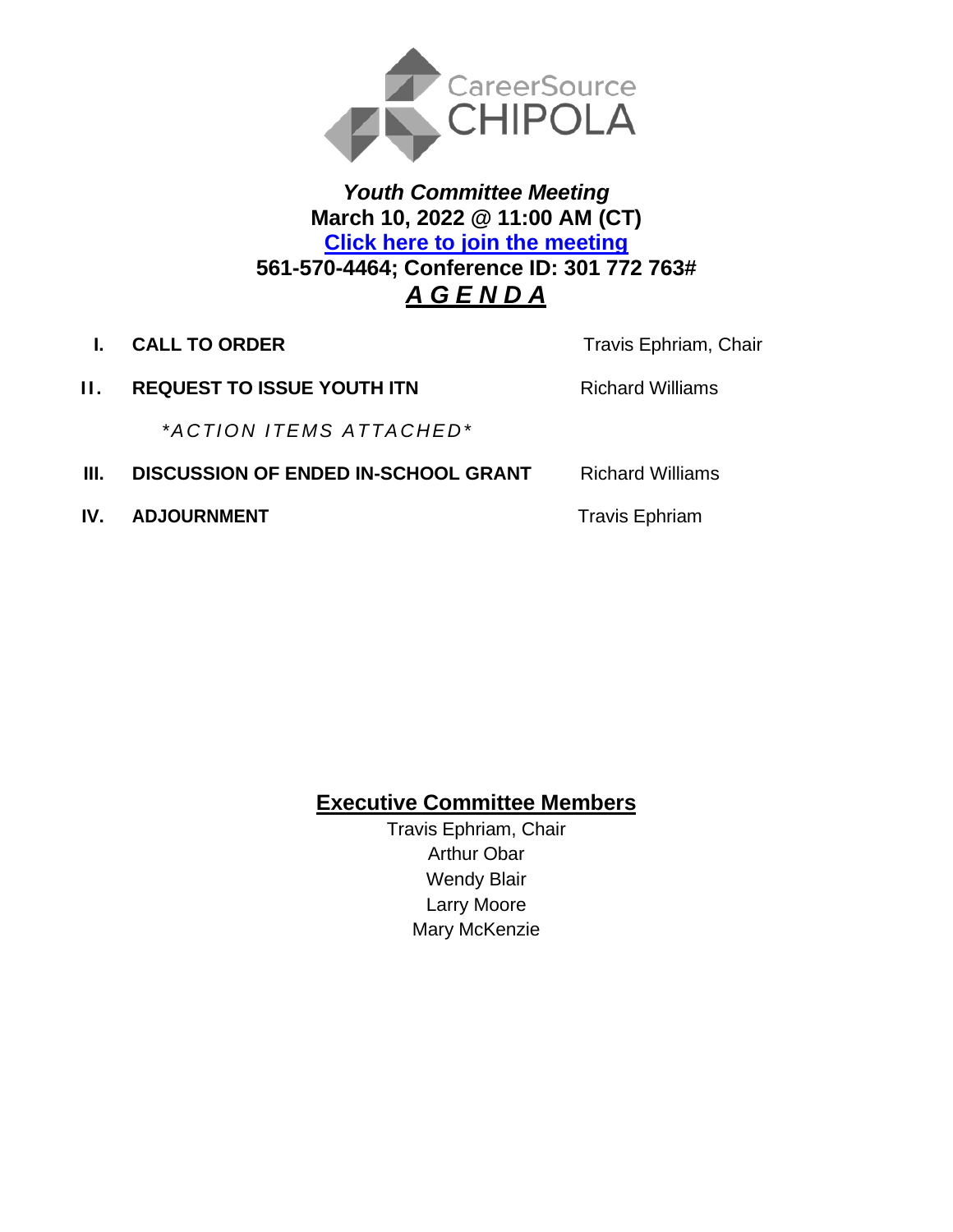**Actions needed Invitation to Negotiate for Youth Services**

**1. Approval of the ITN as drafted or with changes as deemed necessary by the committee.**

## **If the ITN is approved the following actions are needed:**

- **2. Appointment of a grading team by the committee or direct staff to secure a grading team.**
	- a. Suggested possible grading team members
		- i. Youth Committee members
		- ii. CSC staff
		- iii. Outside sources such as staff from other workforce regions.
	- b. Grading will be independent without consultation with other graders.
- **3. Decide if a request will be made to the full board to allow the committee, or the Executive Committee, to make final awards unless a contract requires a 2/3 vote of the full board due to a conflict of interest.**